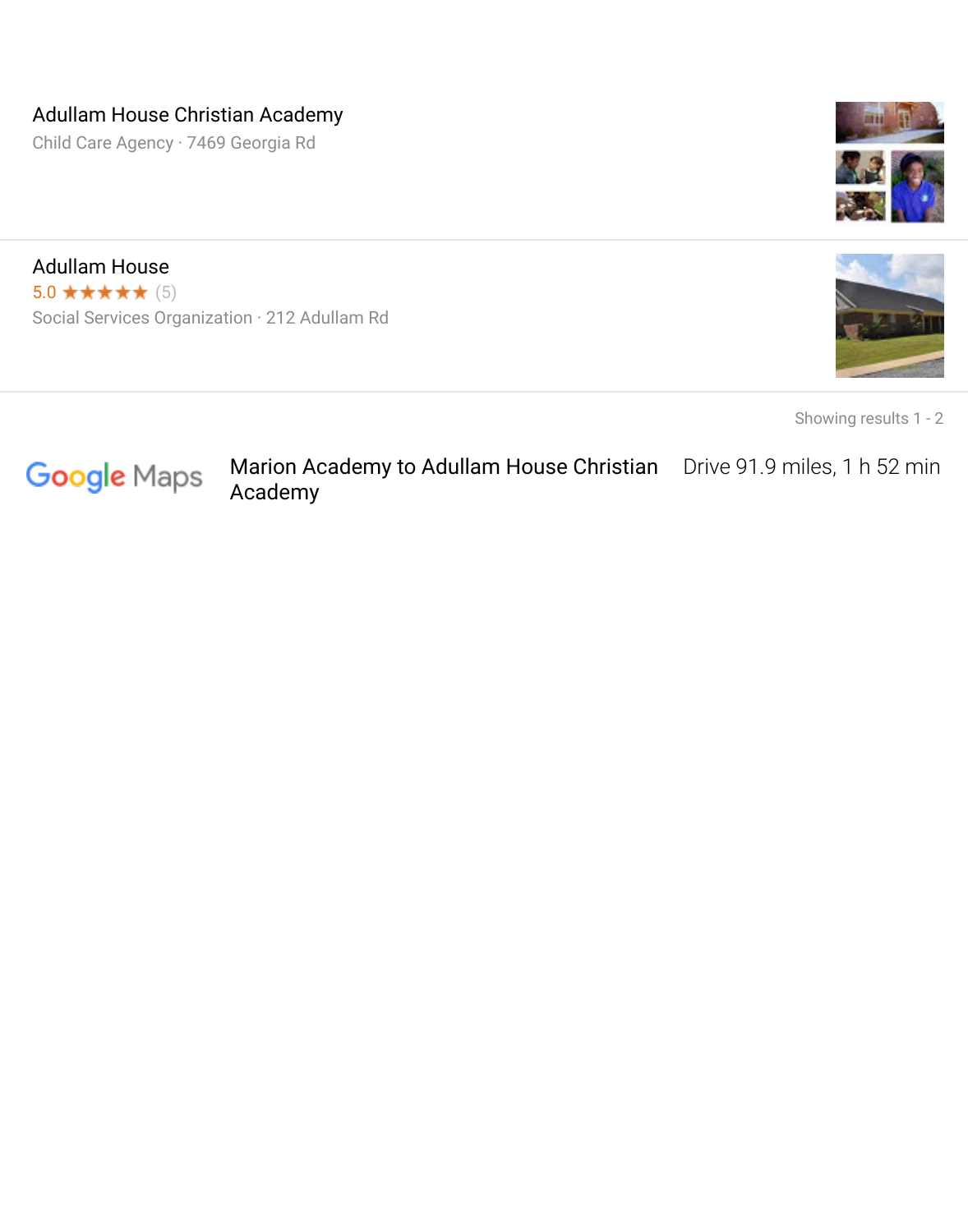## Google

Map data ©2017 Google United States 20 mill

Marion Academy

1820 Prier Dr, Marion, AL 36756

## 1. Head south on Prier Dr toward Co Rd 20  $\ddagger$

48 s (0.4 mi)

2. Sharp left onto AL-183 N/AL-5 N  $\blacktriangleleft$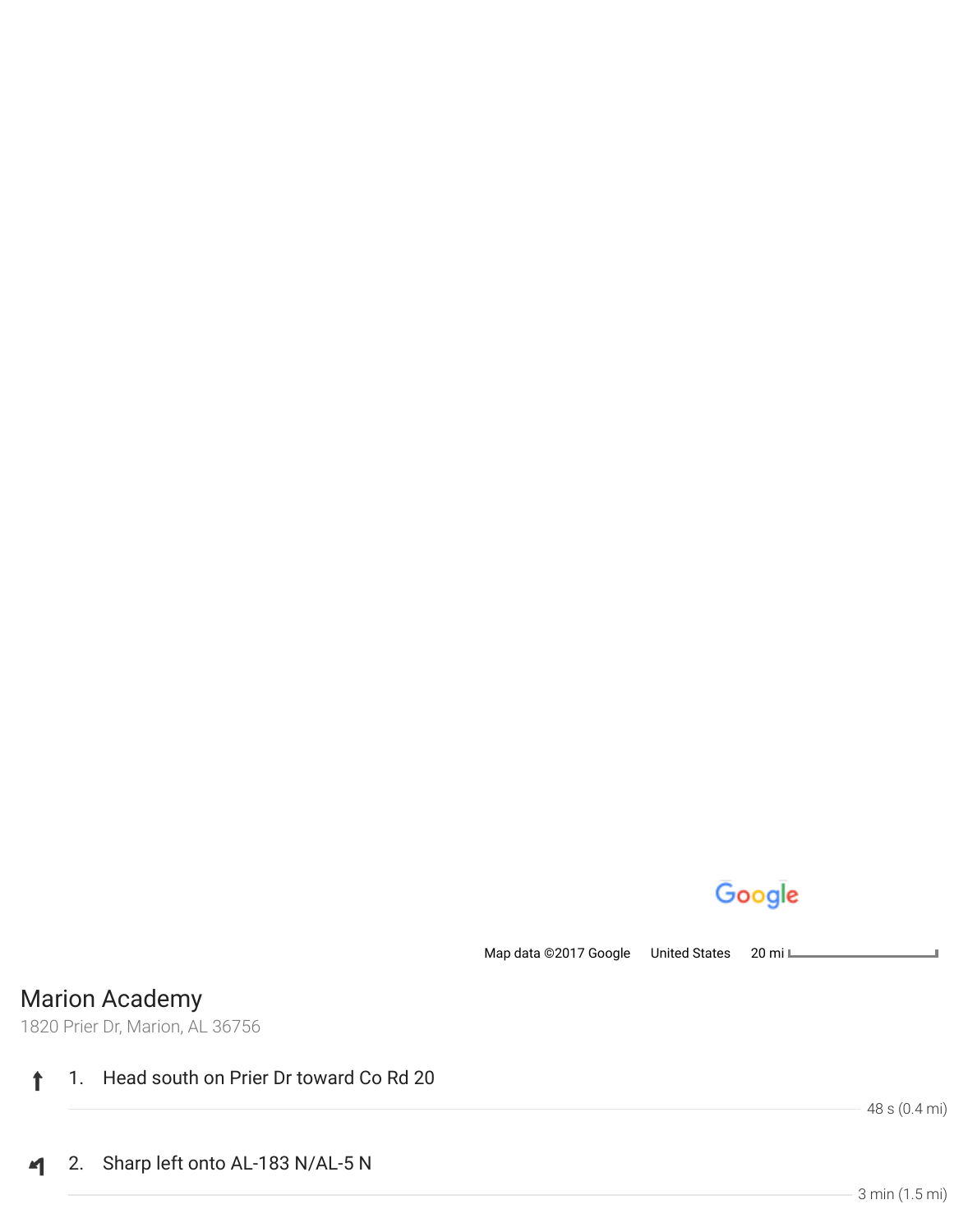|   |     |                                                           | 16 min (13.8 mi)    |
|---|-----|-----------------------------------------------------------|---------------------|
| r | 3.  | Turn right toward Washington St                           |                     |
| r |     | 4. Turn right onto Washington St                          | 453 ft              |
|   | 5.  | Continue onto Co Rd 45                                    | $0.4$ mi            |
|   |     |                                                           | 13.3 mi             |
|   |     | Take AL-14 E to Cobbs Ford Rd in Prattville               |                     |
|   |     | 6. Turn left onto US-80 E                                 | 1 h 4 min (51.7 mi) |
|   |     |                                                           | 12.1 mi             |
| ↑ |     | 7. Continue onto AL-14 E/E Highland Ave                   |                     |
|   |     | Continue to follow AL-14 E                                | 33.8 mi             |
| r | 8.  | Turn right onto US-82 E                                   |                     |
|   |     |                                                           | 5.0 <sub>mi</sub>   |
| r |     | 9. Use the right 2 lanes to turn right onto Cobbs Ford Rd | $0.8$ mi            |
|   |     |                                                           |                     |
|   |     | Take Coosada Pkwy to AL-14 E/AL-143 N                     | 11 min (8.1 mi)     |
| ↑ |     | 10. Continue straight to stay on Cobbs Ford Rd            |                     |
| 1 |     | 11. Continue onto Alabama River Pkwy                      | 1.8 <sub>mi</sub>   |
|   |     |                                                           | $0.5$ mi            |
|   |     | 12. Turn left onto Coosada Pkwy                           |                     |
|   |     |                                                           | 5.8 mi              |
|   |     | Follow AL-14 E to AL-170 E/Georgia Rd                     |                     |
|   |     |                                                           | 21 min (16.4 mi)    |
| r | 13. | Turn right onto AL-14 E/AL-143 N                          | $0.9$ mi            |
|   | 14. | Slight right onto AL-14 E/Elmore Rd                       |                     |
|   |     |                                                           | 5.6 mi              |
|   | 15. | Turn left onto AL-14 E                                    | 3.6 mi              |
|   | 16. | Turn left onto AL-170 E/Georgia Rd                        |                     |
|   |     | Destination will be on the right                          | 6.3 mi              |
|   |     |                                                           |                     |